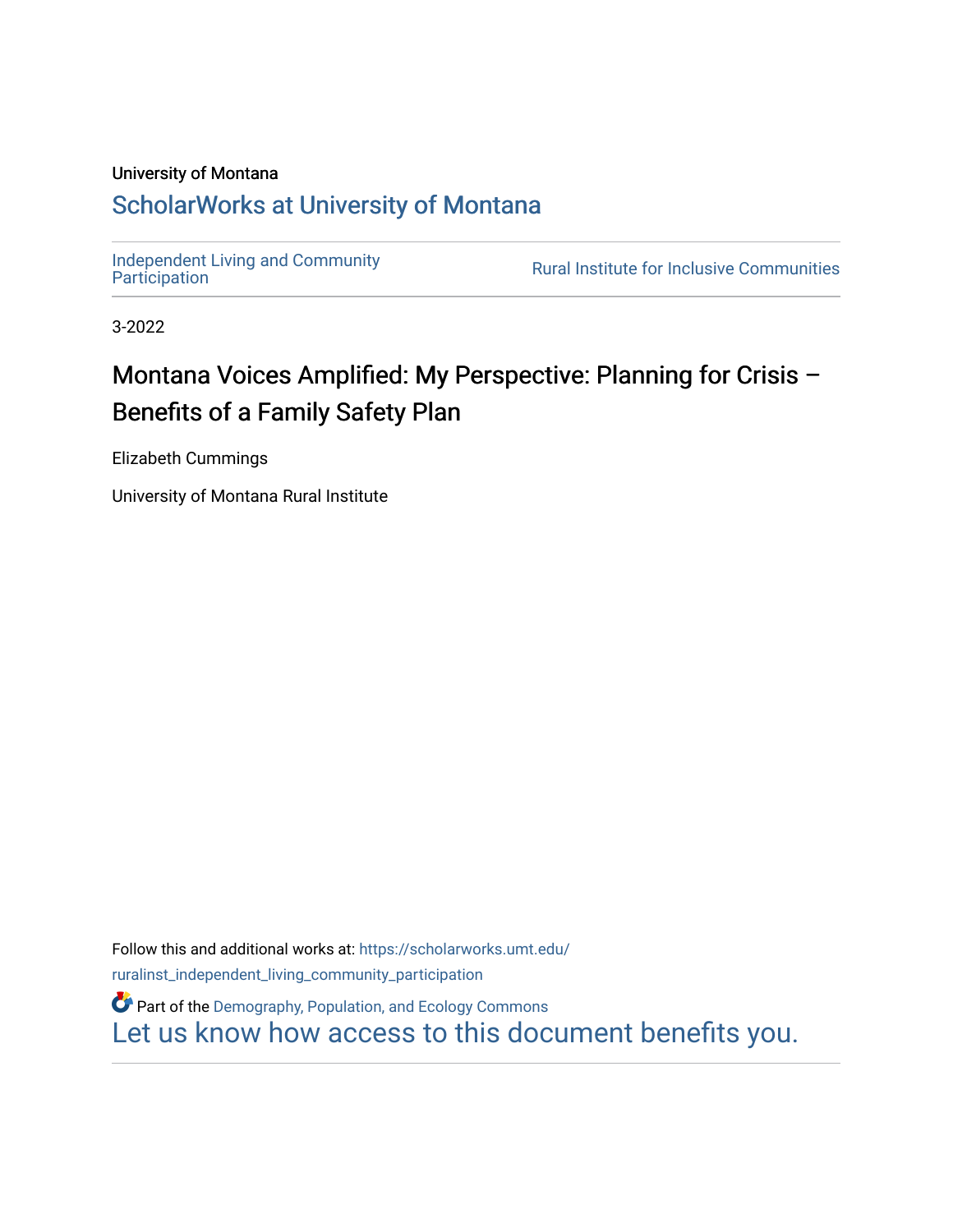



## A Parent's Perspective: PLANNING FOR CRISIS – BENEFITS OF A FAMILY SAFETY PLAN February 2022



#### By Elizabeth Cummings

Elizabeth is a middle school special education teacher and mother of two boys from Kalispell, Montana. She serves on the Rural Institute Consumer Advisory Council and advocates for individuals with disabilities and their families.

#### Montanal Agitate, Advocate, **Voices AN** D

The Montana Voices Amplified project offers people of all ages and abilities a stage to speak for themselves. The series is hosted by the Montana Family to Family Health Information Center (MT F2F), a program of the Rural Institute for Inclusive Communities (RIIC) at the University of Montana.



An accessible digital version of this flyer is available. Open by scanning the QR code with your smart phone, or visit the website at:

[scholarworks.umt.edu/ruralinst\\_independent\\_living\\_community\\_participation/](scholarworks.umt.edu/ruralinst_independent_living_community_participation/)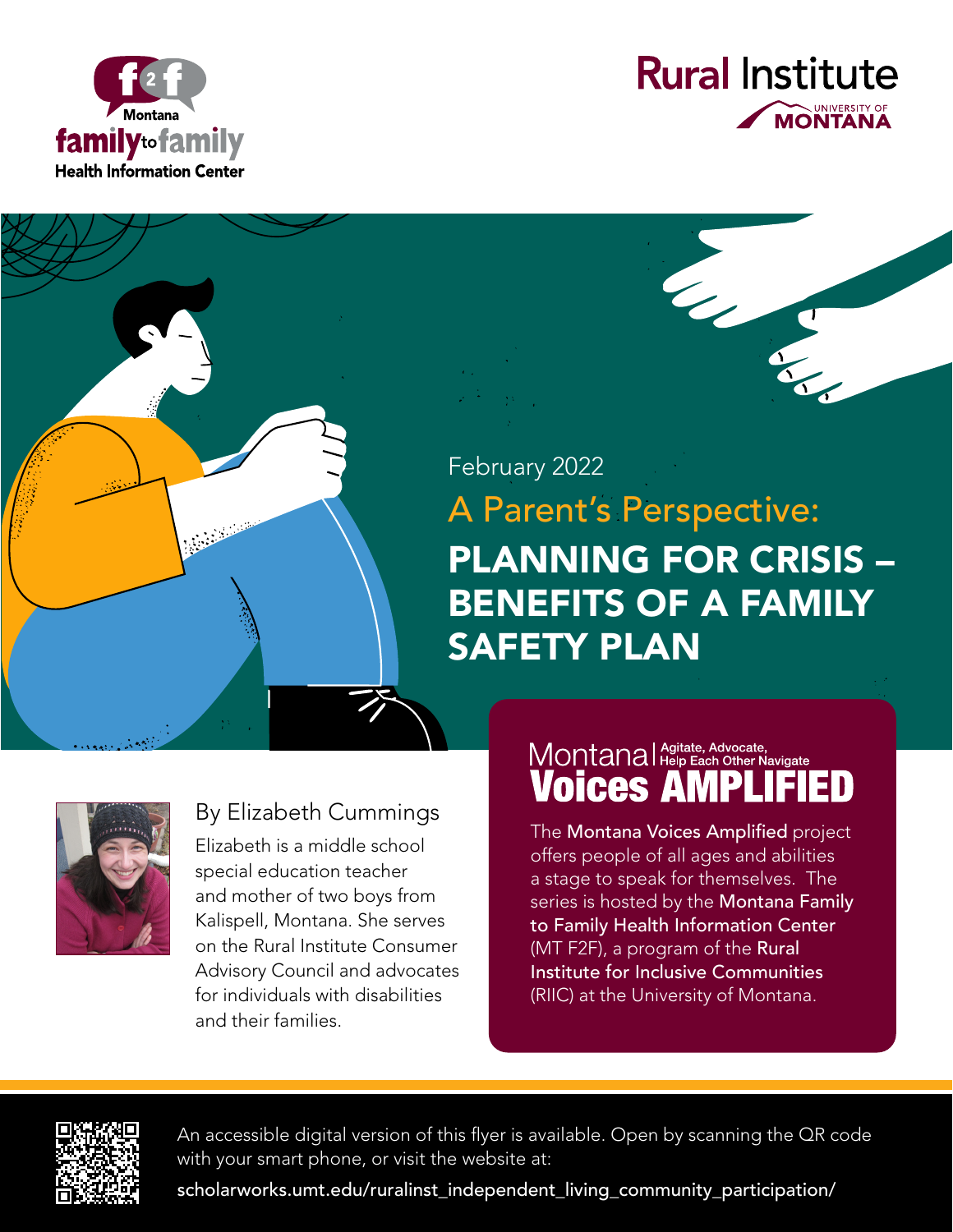

"It's time to talk about crisis."

This phrase had been running through my mind for some time now. I'd push it away, and there it was again unexpectedly while standing in the grocery store or picking up a prescription. I knew it was time to talk about crisis. But how?

Crisis. It's a simple word, but not an easy topic. Defined as "a state of serious destabilization with the potential to cause harm or injury," crisis can be a part of many families' experiences, including those with a loved one with special needs. It can be hard to talk about, and too often a source of shame or stigma. Like many other families, mine has experienced crisis, so I understand the challenges as well as the need to discuss the subject. The hard part is knowing where to start.

My son with a complex disability is a joy. Charlie is full of life, energy, enthusiasm, and love. He has met a plethora of goals, many of which I wasn't sure would ever be attainable. For all of the challenges that came with a genetic disorder and autism, a behavioral crisis was never part of our experience. And then Charlie hit puberty.

I believed I was prepared for the abrupt changes that can come with adolescence from my role as a middle school special education teacher. I had observed the intensity of the hormone-charged teenage years in the classroom and the effect these changes could have on behavior and regulation. I considered myself fairly experienced with crisis, having navigated its cycle hands-on with others and taken a number of trainings.

It was an emotional blow when the dysregulation and aggression that can define crisis presented itself in our home. Where did this come from, I asked myself, increasingly concerned as my once small and lanky boy now stood much taller than me. Usually the only adult in our home, I worried how I would control the situation. Too often, I wondered what I was doing wrong.

These thoughts didn't linger, gratefully. Relationships with other parents and my experience in the school setting helped me quickly reach out to the medical community for help. Limited in his language but experiencing rapid growth and an increased desire for independence, I came to understand that behavior was speaking loudly for Charlie.

I was advised to make a family safety plan, and having these steps to follow provided structure and order to experiences that could feel out of control. We enlisted the help of a psychologist and were very fortunate to find one trained in working with individuals with special needs. She also provided family counseling and training to support Charlie.

With these supports, our family has made great progress. This is not to say the process has been without challenges. It's hard to ask for help. As in many places, our community lacks services for individuals with special needs experiencing a behavioral or mental health crisis. Professionals experienced at working with individuals with special needs are hard to find, especially in rural areas.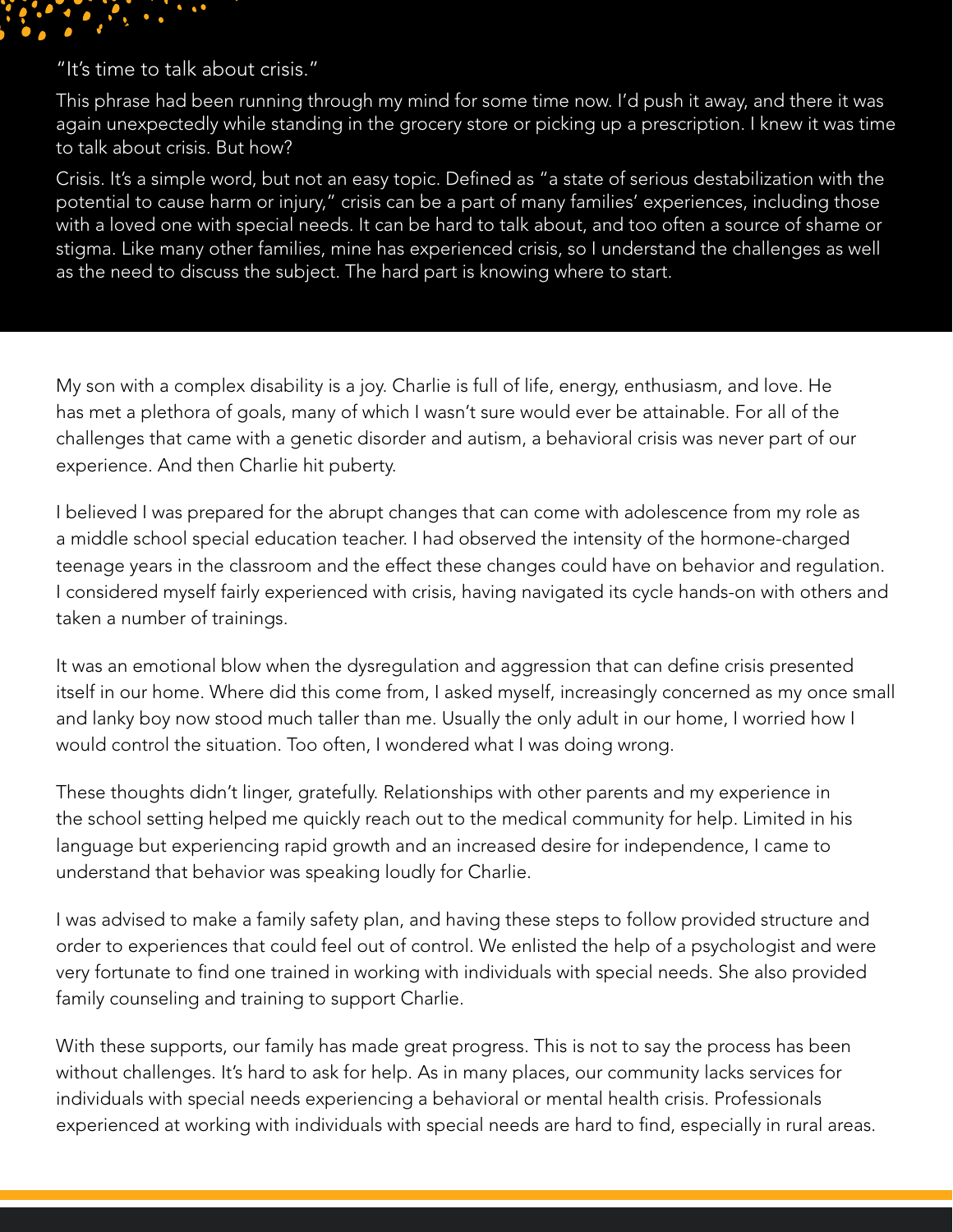What I've learned is that when a mental health crisis gets destigmatized, families can address the hardest challenges. This has been made easier with a strong support system and practitioners willing to learn alongside us. By listening, learning, and talking about this complex subject, we can improve how we respond to and support our loved ones.

A Family Safety Plan is a tool developed in collaboration with your loved one. It serves as an inthe-moment guide for how to best divert a crisis situation.



#### Tips For Creating a Proactive Safety Plan

- 1. Consider past triggers and strategies that have been helpful in diffusing them.
- 2. Keep language clear and simple.
- 3. Think about and address the conditions under which you need to enlist more help.
- 4. Consider plans for meeting the needs of siblings.
- 5. Share copies with your support system and first responders as needed.
- 6. Revisit the document. A crisis plan will change and evolve with time.

Consider including the following in a Safety Plan:

- 1. Medication details and prescribing physicians.
- 2. Support individuals and their contact information.
- 3. Information needed to address sibling needs.

To learn more about safety plans, search the following terms:

- Search Pacer Center: Crisis Management Plan Q
- Search Before a Mental Health Crisis Hits: Creating a Family Safety Plan  $\bigcirc$
- Search Crisis Planning Tools for Families: Safety Plan Companion Guide for Providers  $\textcircled{Q}$